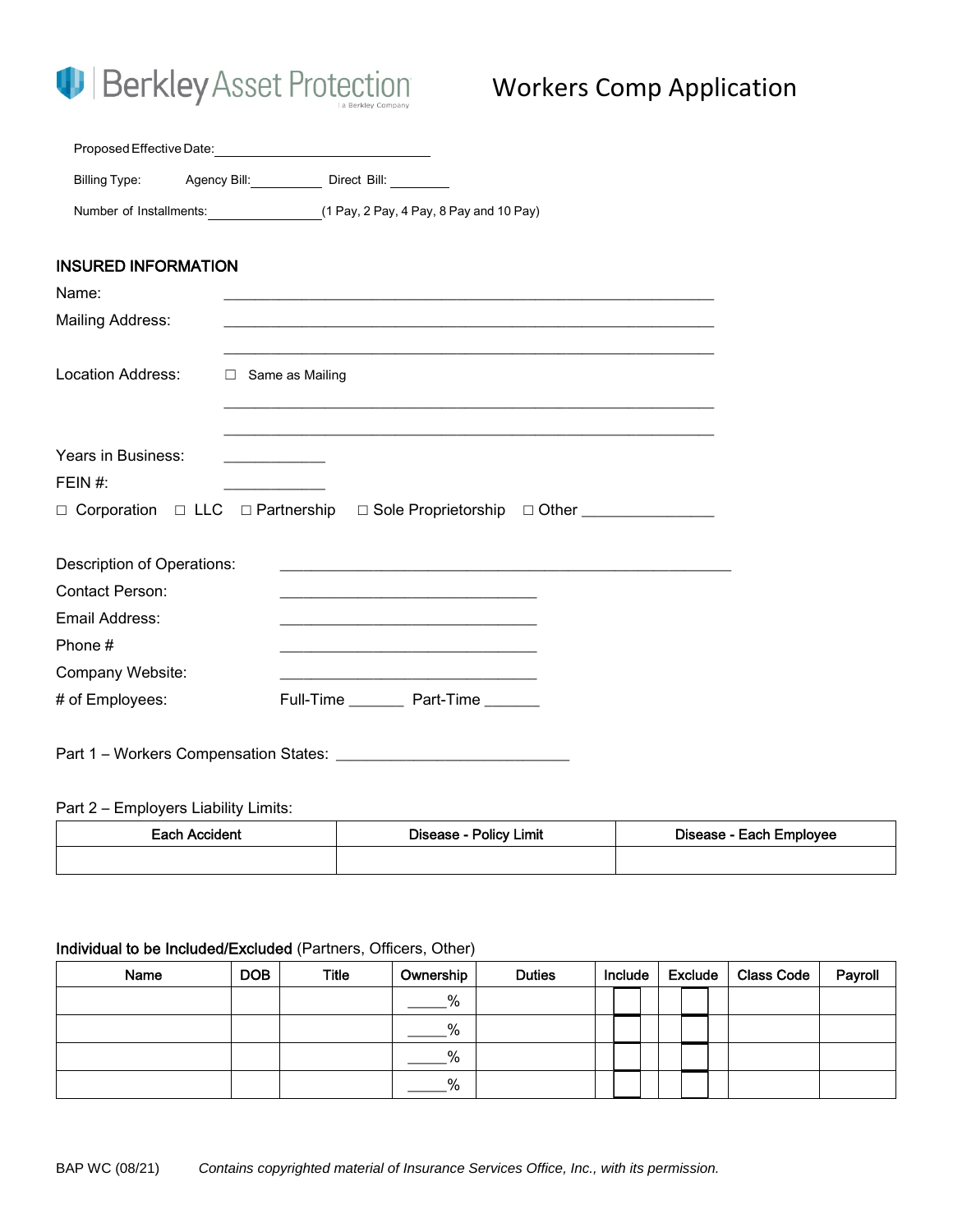

### Additional Named Insureds

| Named Insured | <b>FEIN</b> | <b>State or Location</b> |
|---------------|-------------|--------------------------|
|               |             |                          |
|               |             |                          |
|               |             |                          |

### Rating Information

| <b>State</b> | <b>Class Code</b> | <b>Description</b> | # Full Time      | # Part Time      | Est. Annual | Location # |
|--------------|-------------------|--------------------|------------------|------------------|-------------|------------|
|              |                   |                    | <b>Employees</b> | <b>Employees</b> | Payroll     |            |
|              |                   |                    |                  |                  |             |            |
|              |                   |                    |                  |                  |             |            |
|              |                   |                    |                  |                  |             |            |
|              |                   |                    |                  |                  |             |            |
|              |                   |                    |                  |                  |             |            |
|              |                   |                    |                  |                  |             |            |

### Payroll / Premium History

| Year                       | Payroll | Premium | <b>Experience Mod</b> |
|----------------------------|---------|---------|-----------------------|
| <b>Current Year</b>        |         |         |                       |
| 1 <sup>st</sup> Prior Year |         |         |                       |
| 2 <sup>nd</sup> Prior Year |         |         |                       |
| 3rd Prior Year             |         |         |                       |
| 4 <sup>th</sup> Prior year |         |         |                       |

### Prior Carrier Information / Loss History

| Year | Carrier / Policy Number | # of Claims | <b>Amount Paid</b> | Reserve |
|------|-------------------------|-------------|--------------------|---------|
|      |                         |             |                    |         |
|      |                         |             |                    |         |
|      |                         |             |                    |         |
|      |                         |             |                    |         |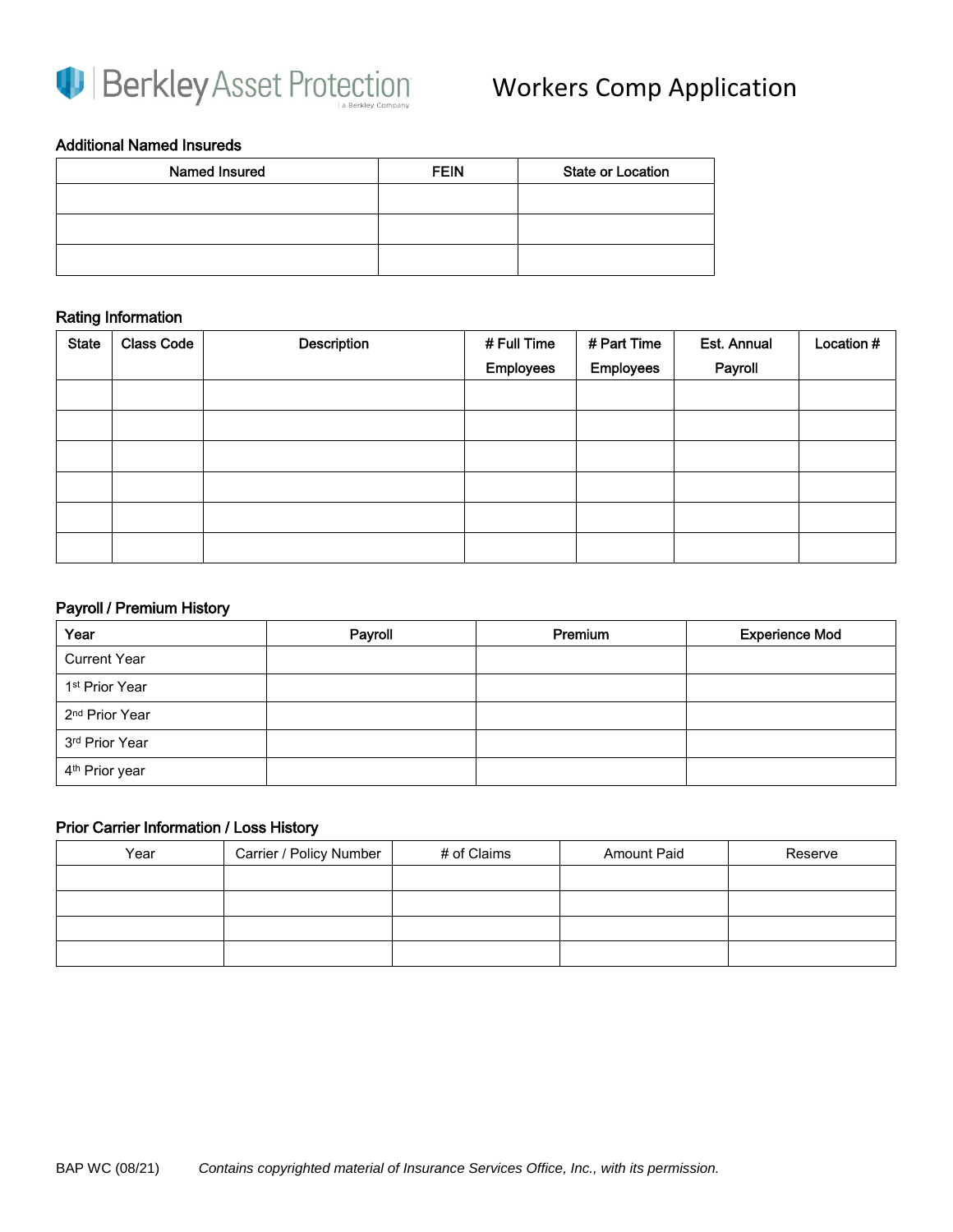# **D** Berkley Asset Protection

# Workers Comp Application

## GENERAL INFORMATION

|    |                                                                                                                                  | Yes | No. |
|----|----------------------------------------------------------------------------------------------------------------------------------|-----|-----|
| 1. | Have you had any coverage declined, cancelled or non-renewed in the last 3 years?<br>(MO applicants do not answer this question) |     |     |
| 2. | Do you provide a medical plan for your employees?                                                                                |     |     |
| 3. | Do you or employees travel on business outside of the U.S? (If yes, provide details.)                                            |     |     |
| 4. | Any work performed above 10 feet?                                                                                                |     |     |
| 5. | Is there a written safety program?                                                                                               |     |     |
| 6. | Any tax liens or bankruptcy in the last 5 years (if yes, please specify.)                                                        |     |     |
|    |                                                                                                                                  |     |     |
| 7. | Is there a formal hiring process in place?                                                                                       |     |     |
| 8. | Is there a formal incident/claim reporting procedure?                                                                            |     |     |
| 9. | Have any of the insured locations experienced an armed robbery in past 5 years?                                                  |     |     |
|    | 10. Have employees received training on how to safely handle armed robbery attempts?                                             |     |     |
|    | 11. Do any employees carry firearms while at work?                                                                               |     |     |

12. Are the employees carrying firearms required to carry a concealed weapons license?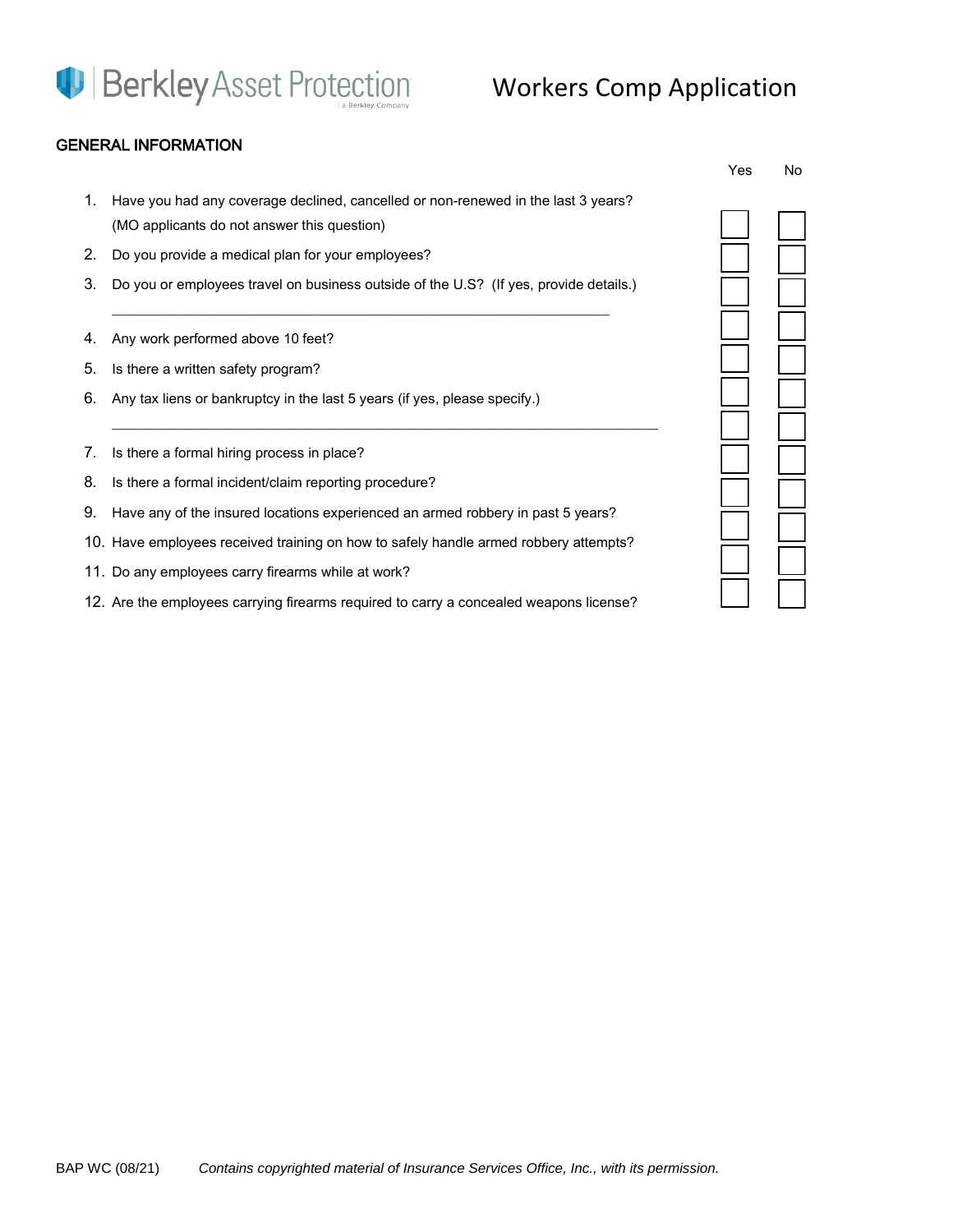

## Workers Comp Application

I understand the information reflected in this application to be true:

| Applicant's Signature | Date | Producer's Signature | Date |
|-----------------------|------|----------------------|------|
|                       |      |                      |      |

#### **State Fraud Warnings**

**Alabama:** Any person who knowingly presents a false or fraudulent claim for payment of a loss or benefit or who knowingly presents false information in an application for insurance is guilty of a crime and may be subject to restitution fines or confinement in prison, or any combination thereof.

**Arkansas, Louisiana, New Mexico, Rhode Island, West Virginia:** Any person who knowingly presents a false or fraudulent claim for payment of a loss or benefit or knowingly presents false information in an application for insurance is guilty of a crime and may be subject to fines and confinement in prison.

**Colorado:** It is unlawful to knowingly provide false, incomplete, or misleading facts or information to an insurance company for the purpose of defrauding or attempting to defraud the company. Penalties may include imprisonment, fines, denial of insurance and civil damages. Any insurance company or agent of an insurance company who knowingly provides false, incomplete, or misleading facts or information to a policyholder or claimant for the purpose of defrauding or attempting to defraud the policyholder or claiming with regard to a settlement or award payable for insurance proceeds shall be reported to the Colorado Division of Insurance within the Department of Regulatory Agencies.

**District of Columbia:** WARNING: It is a crime to provide false or misleading information to an insurer for the purpose of defrauding the insurer or any other person. Penalties include imprisonment and/or fines. In addition, an insurer may deny insurance benefits if false information materially related to a claim was provided by the applicant.

**Florida:** Any person who knowingly and with intent to injure, defraud, or deceive any insurance company files a statement of claim containing any false, incomplete, or misleading information is guilty of a felony of the third degree.

**Kansas:** An act committed by any person who, knowingly and with intent to defraud, presents, causes to be presented or prepares with knowledge or belief that it will be presented to or by an insurer, purported insurer, broker on any agent thereof, any written, electronic, electronic impulse, facsimile, magnetic, oral, or telephonic communication or statement as part of, or in support of, an application for the issuance of, or the rating of an insurance policy for personal or commercial insurance, or a claim for payment or other benefit pursuant to an insurance policy for commercial or personal insurance which such person knows to contain materially false information concerning any fact material thereto; or conceals, for the purpose of misleading, information concerning any fact material thereto.

**Kentucky:** Any person who knowingly and with intent to defraud any insurance company or other person files an application for insurance containing any materially false information or conceals, for the purpose of misleading, information concerning any fact material thereto commits a fraudulent insurance act, which is a crime.

**Maine, Tennessee, Virginia, Washington:** It is a crime to knowingly provide false, incomplete or misleading information to an insurance company for the purpose of defrauding the company. Penalties include imprisonment, fines and denial of insurance benefits.